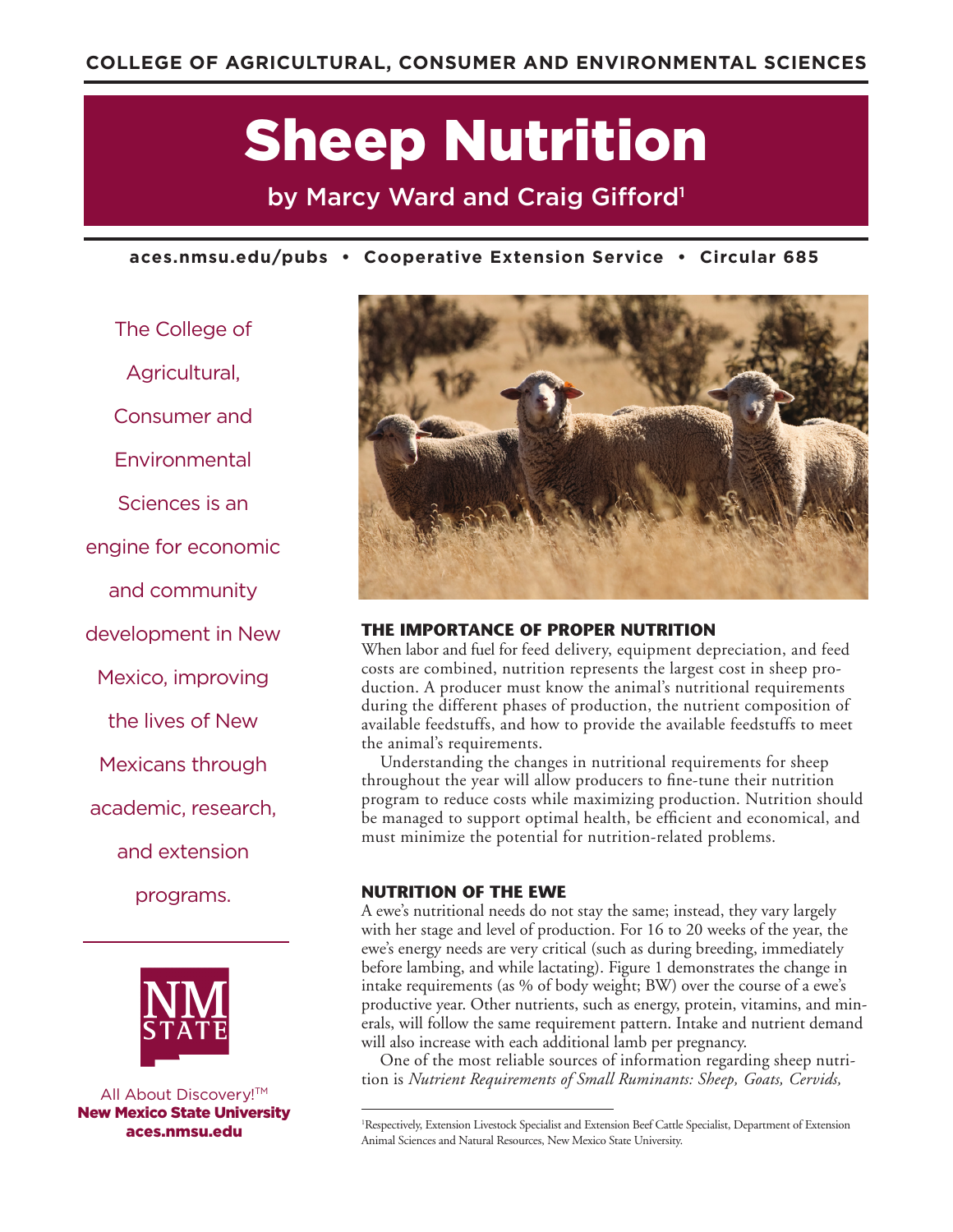

# *Figure* 1. Dry matter intake requirements of a 175-lb (80-kg) ewe as a percent of body weight (% of BW)

*and New World Camelids* (2007), produced by the National Research Council (NRC). Table 1 illustrates the specific requirements of small-, medium-, and larger-framed ewes in different physiological stages of production. Use the data only as a guideline, not as rigid standards. With grazing sheep, their requirements and diets can vary greatly with changing forage quality and availability. However, if producers follow the NRC guidelines, the flock's nutritional requirements will be met as closely as scientifically possible at this time.

# **Maintenance** *(typically 80–90 days)*

Maintenance of the ewe is generally thought of in terms of her nutritional requirements when dry because at that time her requirements are the lowest of the year. Feed levels can be lowered to reduce the feed cost during the early stages of gestation and when ewes are dry. However, wool production is a continuous process that must be considered as part of the nutritional requirements throughout the year. The ewe's mature body weight will also affect how much feed she will need to simply maintain her condition.

#### **Breeding** *(typically 60–70 days)*

A ewe's nutritional priorities can be ranked: First is to maintain herself, second is to grow, third is for lactation, and last is reproduction. That means if the requirements for the first three stages of production are not met, she will not reproduce. Therefore, proper nutrition is critical before, during, and after the breeding season. Ewes that have not had a properly balanced diet, including adequate phosphorus and vitamin A for example, may have a poor lamb crop percentage.

#### **Flushing**

- Flushing is a management strategy used in the industry where ewes are given additional energy supplementation to improve their ovulation rates. The concept is to improve the ewe's body condition just before and during the breeding season.
- Flushing has a greater effect early in the breeding season, but it can also be beneficial late in the season because it tends to increase the opportunity for all ewes to become pregnant.
- Depending on the time of year, flushing may be achieved by either moving the ewes to better pasture shortly before breeding or providing a supplemental energy source (e.g., 3/4 to 1 pound of whole corn per head per day).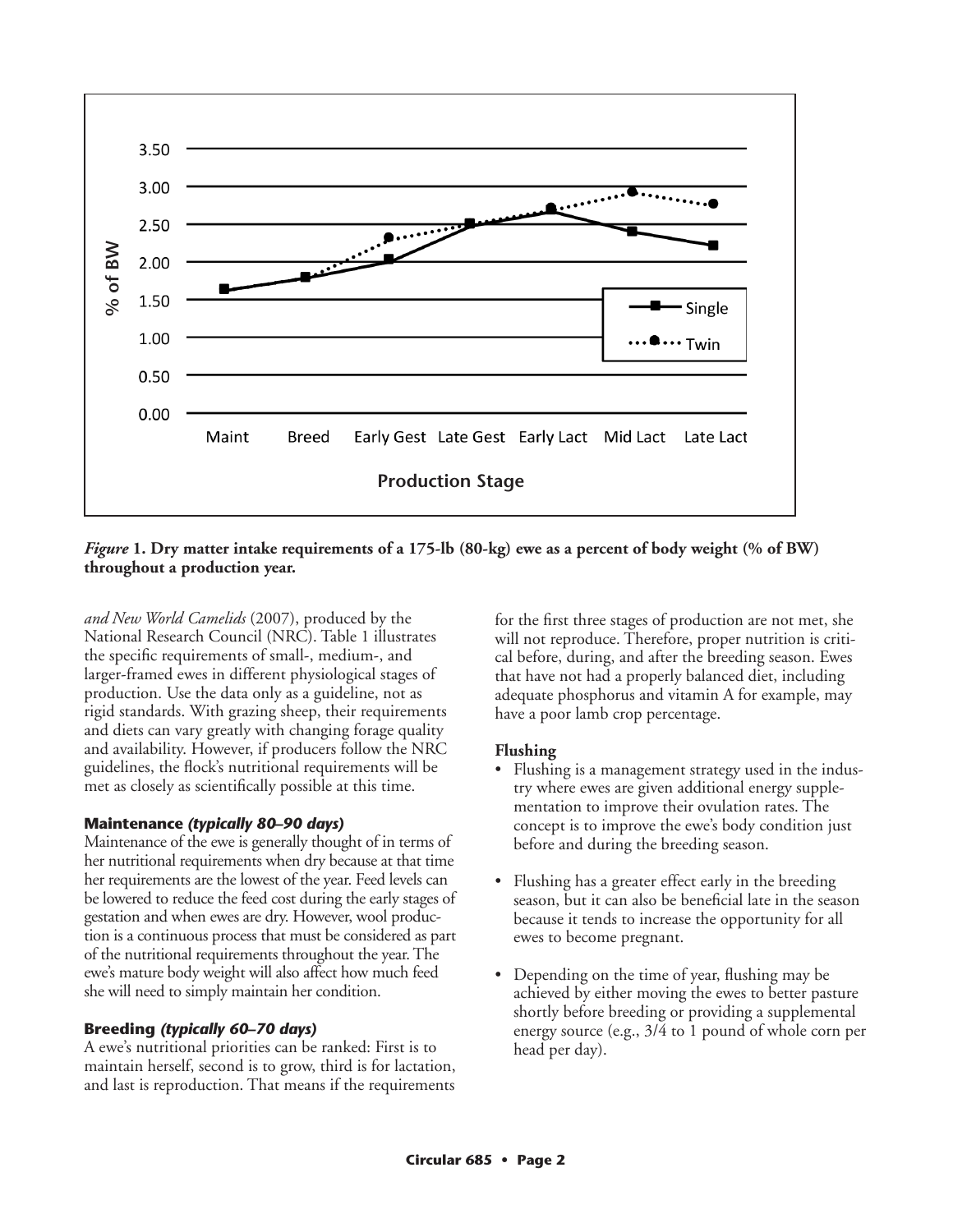# **Table 1. Nutritional Requirements of Mature Ewes**

| <b>Total Digestible</b><br><b>Body Weight</b><br><b>Dry Matter</b><br>Nutrients <sup>2</sup><br>Crude Protein <sup>3</sup><br>Gain<br>% of Body<br>Calcium<br>Phosphorus<br>Intake $1$ (lb)<br>(CP; lb)<br>(l <b>b</b> )<br>(lb/day)<br>Weight<br>(TDN; lb)<br>(Ca; grams)<br>(P; grams)<br>Maintenance<br>1.83<br>2.05<br>1.10<br>0.15<br>2.0<br>1.5<br>112                                                                                                                                                                                                                                                                                                                                                                                               |  |  |  |  |  |  |  |  |
|------------------------------------------------------------------------------------------------------------------------------------------------------------------------------------------------------------------------------------------------------------------------------------------------------------------------------------------------------------------------------------------------------------------------------------------------------------------------------------------------------------------------------------------------------------------------------------------------------------------------------------------------------------------------------------------------------------------------------------------------------------|--|--|--|--|--|--|--|--|
|                                                                                                                                                                                                                                                                                                                                                                                                                                                                                                                                                                                                                                                                                                                                                            |  |  |  |  |  |  |  |  |
|                                                                                                                                                                                                                                                                                                                                                                                                                                                                                                                                                                                                                                                                                                                                                            |  |  |  |  |  |  |  |  |
|                                                                                                                                                                                                                                                                                                                                                                                                                                                                                                                                                                                                                                                                                                                                                            |  |  |  |  |  |  |  |  |
| 157                                                                                                                                                                                                                                                                                                                                                                                                                                                                                                                                                                                                                                                                                                                                                        |  |  |  |  |  |  |  |  |
| 2.5<br>202<br>1.58<br>3.20<br>1.69<br>0.24<br>2.8                                                                                                                                                                                                                                                                                                                                                                                                                                                                                                                                                                                                                                                                                                          |  |  |  |  |  |  |  |  |
| <b>Breeding</b>                                                                                                                                                                                                                                                                                                                                                                                                                                                                                                                                                                                                                                                                                                                                            |  |  |  |  |  |  |  |  |
| 0.05<br>2.01<br>2.27<br>1.19<br>0.18<br>112<br>2.4<br>1.8                                                                                                                                                                                                                                                                                                                                                                                                                                                                                                                                                                                                                                                                                                  |  |  |  |  |  |  |  |  |
| 0.06<br>2.4<br>157<br>1.83<br>2.93<br>1.56<br>0.23<br>2.9                                                                                                                                                                                                                                                                                                                                                                                                                                                                                                                                                                                                                                                                                                  |  |  |  |  |  |  |  |  |
| 202<br>0.07<br>1.74<br>3.51<br>1.87<br>0.28<br>3.4<br>2.9                                                                                                                                                                                                                                                                                                                                                                                                                                                                                                                                                                                                                                                                                                  |  |  |  |  |  |  |  |  |
| 1.68<br>2.66<br>1.40<br>0.20<br>2.4<br>2.0<br><b>Early Gestation</b><br>0.05<br>2.61<br>1.37<br>0.21<br>2.32<br>3.8<br>2.8<br>0.26<br>0.06<br>2.09<br>1.76<br>4.5<br>3.5<br>3.29<br>2.09<br>4.2<br>0.07<br>3.94<br>0.32<br>5.2<br>1.95<br><b>Late Gestation</b><br>0.17<br>2.89<br>3.26<br>1.73<br>0.28<br>5.1<br>3.5<br>0.34<br>6.1<br>4.4<br>0.24<br>4.05<br>2.58<br>2.15<br>4.84<br>2.66<br>0.41<br>5.2<br>0.29<br>2.38<br>7.1<br><b>Early Lactation</b><br>$-0.04$<br>2.51<br>2.84<br>1.81<br>0.39<br>4.6<br>3.9<br>$-0.04$<br>2.80<br>4.41<br>2.34<br>0.50<br>5.9<br>5.5<br>6.4<br>$-0.05$<br>2.56<br>5.18<br>2.75<br>0.58<br>6.7<br><b>Mid Lactation</b><br>2.80<br>3.15<br>1.67<br>0.34<br>3.9<br>3.6<br>3.94<br>2.09<br>0.42<br>5.0<br>4.8<br>2.51 |  |  |  |  |  |  |  |  |
| 112                                                                                                                                                                                                                                                                                                                                                                                                                                                                                                                                                                                                                                                                                                                                                        |  |  |  |  |  |  |  |  |
| 157                                                                                                                                                                                                                                                                                                                                                                                                                                                                                                                                                                                                                                                                                                                                                        |  |  |  |  |  |  |  |  |
| 202                                                                                                                                                                                                                                                                                                                                                                                                                                                                                                                                                                                                                                                                                                                                                        |  |  |  |  |  |  |  |  |
|                                                                                                                                                                                                                                                                                                                                                                                                                                                                                                                                                                                                                                                                                                                                                            |  |  |  |  |  |  |  |  |
| 112                                                                                                                                                                                                                                                                                                                                                                                                                                                                                                                                                                                                                                                                                                                                                        |  |  |  |  |  |  |  |  |
| 157                                                                                                                                                                                                                                                                                                                                                                                                                                                                                                                                                                                                                                                                                                                                                        |  |  |  |  |  |  |  |  |
| 202                                                                                                                                                                                                                                                                                                                                                                                                                                                                                                                                                                                                                                                                                                                                                        |  |  |  |  |  |  |  |  |
|                                                                                                                                                                                                                                                                                                                                                                                                                                                                                                                                                                                                                                                                                                                                                            |  |  |  |  |  |  |  |  |
| 112                                                                                                                                                                                                                                                                                                                                                                                                                                                                                                                                                                                                                                                                                                                                                        |  |  |  |  |  |  |  |  |
| 157                                                                                                                                                                                                                                                                                                                                                                                                                                                                                                                                                                                                                                                                                                                                                        |  |  |  |  |  |  |  |  |
| 202                                                                                                                                                                                                                                                                                                                                                                                                                                                                                                                                                                                                                                                                                                                                                        |  |  |  |  |  |  |  |  |
|                                                                                                                                                                                                                                                                                                                                                                                                                                                                                                                                                                                                                                                                                                                                                            |  |  |  |  |  |  |  |  |
| 112                                                                                                                                                                                                                                                                                                                                                                                                                                                                                                                                                                                                                                                                                                                                                        |  |  |  |  |  |  |  |  |
| 157                                                                                                                                                                                                                                                                                                                                                                                                                                                                                                                                                                                                                                                                                                                                                        |  |  |  |  |  |  |  |  |
| 4.66<br>2.47<br>5.3<br>5.2<br>202<br>2.30<br>0.48                                                                                                                                                                                                                                                                                                                                                                                                                                                                                                                                                                                                                                                                                                          |  |  |  |  |  |  |  |  |
| <b>Late Lactation</b>                                                                                                                                                                                                                                                                                                                                                                                                                                                                                                                                                                                                                                                                                                                                      |  |  |  |  |  |  |  |  |
| 0.02<br>2.52<br>2.84<br>1.51<br>0.26<br>112<br>3.0<br>2.7                                                                                                                                                                                                                                                                                                                                                                                                                                                                                                                                                                                                                                                                                                  |  |  |  |  |  |  |  |  |
| 157<br>0.03<br>2.29<br>3.62<br>1.91<br>0.33<br>3.6<br>3.5                                                                                                                                                                                                                                                                                                                                                                                                                                                                                                                                                                                                                                                                                                  |  |  |  |  |  |  |  |  |
| 4.2<br>4.1<br>0.04<br>4.30<br>202<br>2.12<br>2.27<br>0.39                                                                                                                                                                                                                                                                                                                                                                                                                                                                                                                                                                                                                                                                                                  |  |  |  |  |  |  |  |  |

Data modified from NRC (2007).

1 Dry matter intake (DMI) does not contain the moisture content of a feedstuff; annual forages average 85% dry matter (example: a 157-lb ewe in early lactation requires 4.41 lb DMI, or 5.2 lb actual forage).

2 TDN = total digestible nutrients as a measurement of energy requirements.

 ${}^{3}CP$  = crude protein, assuming the diet base is 20% indigestible in the rumen.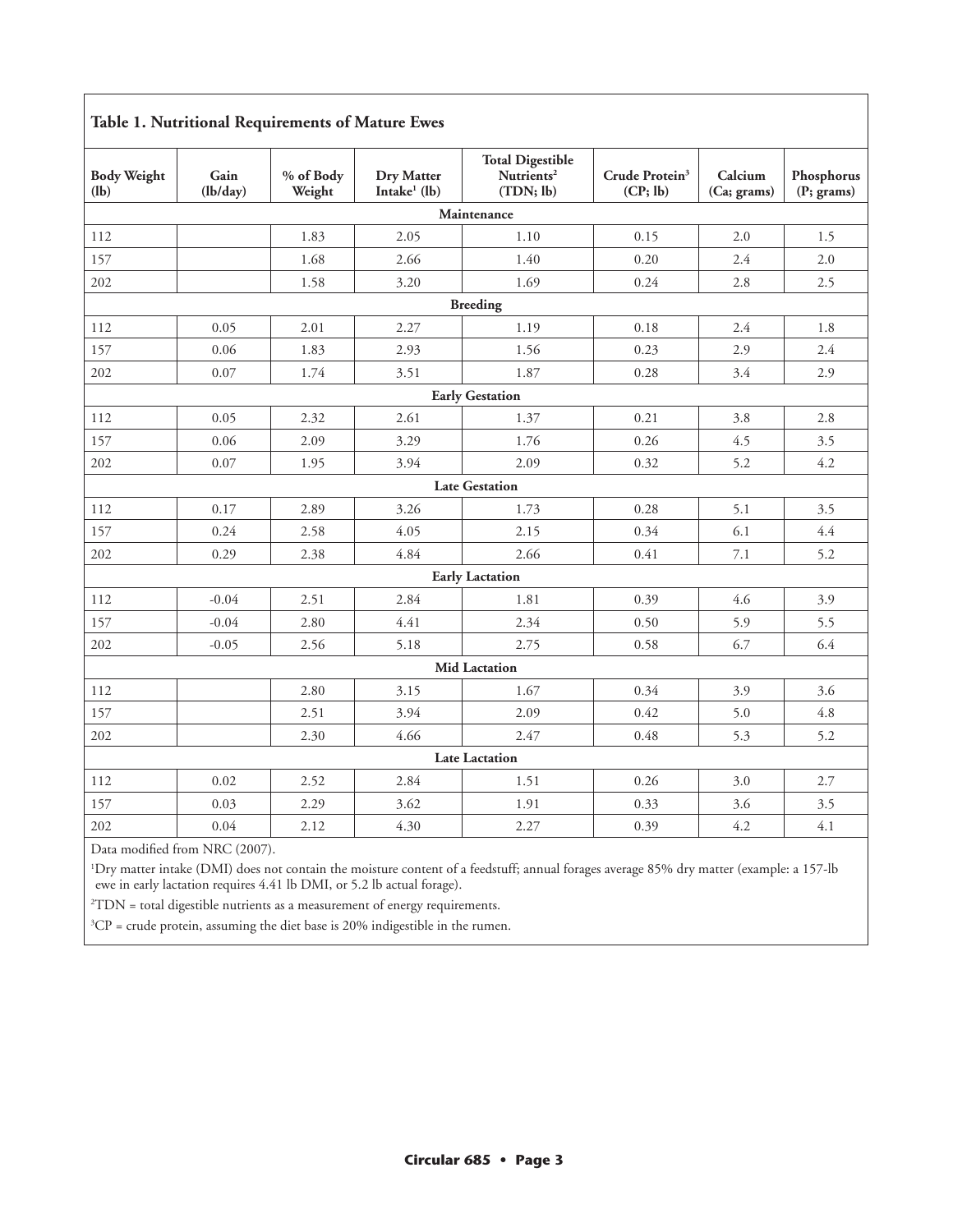| Table 2. Nutritional Requirements of Growing Ewe Lambs |                  |                     |                                      |                                                                |                                        |                        |                          |  |
|--------------------------------------------------------|------------------|---------------------|--------------------------------------|----------------------------------------------------------------|----------------------------------------|------------------------|--------------------------|--|
| <b>Body Weight</b><br>(lb)                             | Gain<br>(lb/day) | % of Body<br>Weight | <b>Dry Matter</b><br>Intake $1$ (lb) | <b>Total Digestible</b><br>Nutrients <sup>2</sup><br>(TDN; lb) | Crude Protein <sup>3</sup><br>(CP; lb) | Calcium<br>(Ca; grams) | Phosphorus<br>(P; grams) |  |
|                                                        |                  |                     |                                      | Growing Yearling at 40% of Mature Weight                       |                                        |                        |                          |  |
| 68                                                     | 0.55             | 3.01                | 2.03                                 | 1.62                                                           | 0.31                                   | 4.4                    | 3.3                      |  |
| 68                                                     | 0.66             | 3.42                | 2.32                                 | 1.85                                                           | 0.36                                   | 5.1                    | 3.9                      |  |
| 68                                                     | 0.88             | 4.25                | 2.86                                 | 2.27                                                           | 0.46                                   | 6.6                    | 5.1                      |  |
|                                                        |                  |                     |                                      | <b>Breeding</b>                                                |                                        |                        |                          |  |
| 90                                                     | 0.13             | 3.20                | 2.88                                 | 1.91                                                           | 0.24                                   | 3.6                    | 2.1                      |  |
| 135                                                    | 0.20             | 3.02                | 4.07                                 | 2.70                                                           | 0.34                                   | 4.9                    | 3.0                      |  |
| 180                                                    | 0.25             | 2.91                | 5.81                                 | 3.47                                                           | 0.44                                   | 6.2                    | 3.9                      |  |
|                                                        |                  |                     |                                      | <b>Early Gestation</b>                                         |                                        |                        |                          |  |
| 90                                                     | 0.13             | 3.33                | 2.99                                 | 1.98                                                           | 0.26                                   | 4.4                    | 2.8                      |  |
| 135                                                    | 0.19             | 3.11                | 4.19                                 | 2.79                                                           | 0.35                                   | 5.8                    | 3.8                      |  |
| 180                                                    | 0.24             | 2.96                | 5.33                                 | 3.53                                                           | 0.45                                   | 7.1                    | 4.8                      |  |
|                                                        |                  |                     |                                      | <b>Late Gestation</b>                                          |                                        |                        |                          |  |
| 90                                                     | 0.24             | 3.01                | 2.70                                 | 2.16                                                           | 0.28                                   | 5.8                    | 3.4                      |  |
| 135                                                    | 0.36             | 3.48                | 4.70                                 | 3.11                                                           | 0.42                                   | 8.1                    | 5.1                      |  |
| 180                                                    | 0.44             | 3.29                | 5.92                                 | 3.91                                                           | 0.52                                   | 9.8                    | 6.4                      |  |
|                                                        |                  |                     |                                      | <b>Early Lactation</b>                                         |                                        |                        |                          |  |
| 90                                                     | $-0.03$          | 3.47                | 3.13                                 | 1.67                                                           | 0.37                                   | 4.4                    | 3.9                      |  |
| 135                                                    | $-0.04$          | 3.01                | 4.07                                 | 2.16                                                           | 0.46                                   | 5.5                    | 5.1                      |  |
| 180                                                    | $-0.04$          | 2.72                | 4.88                                 | 2.59                                                           | 0.55                                   | 6.4                    | 6.0                      |  |
|                                                        |                  |                     |                                      | <b>Mid Lactation</b>                                           |                                        |                        |                          |  |
| 90                                                     |                  | 3.06                | 2.75                                 | 1.46                                                           | 0.30                                   | 3.5                    | 3.1                      |  |
| 135                                                    |                  | 2.68                | 3.62                                 | 1.91                                                           | 0.38                                   | 4.3                    | 4.1                      |  |
| 180                                                    |                  | 2.44                | 4.30                                 | 2.32                                                           | 0.46                                   | 5.0                    | 4.9                      |  |
|                                                        |                  |                     |                                      | <b>Late Lactation</b>                                          |                                        |                        |                          |  |
| 90                                                     | 0.11             | 3.81                | 3.42                                 | 1.82                                                           | 0.31                                   | 3.7                    | 2.4                      |  |
| 135                                                    | 0.16             | 3.46                | 4.68                                 | 2.48                                                           | 0.40                                   | 4.9                    | 3.3                      |  |
| 180                                                    | 0.21             | 3.28                | 5.90                                 | 3.13                                                           | 0.52                                   | 6.1                    | 4.2                      |  |

#### **Table 2. Nutritional Requirements of Growing Ewe Lambs**

Data modified from NRC (2007).

1 Dry matter intake (DMI) does not contain the moisture content of a feedstuff; annual forages average 85% dry matter (example: a 157-lb ewe in early lactation requires 4.41 lb DMI, or 5.2 lb actual forage).

2 TDN = total digestible nutrients as a measurement of energy requirements.

 ${}^{3}CP$  = crude protein, assuming the diet base is 20% indigestible in the rumen.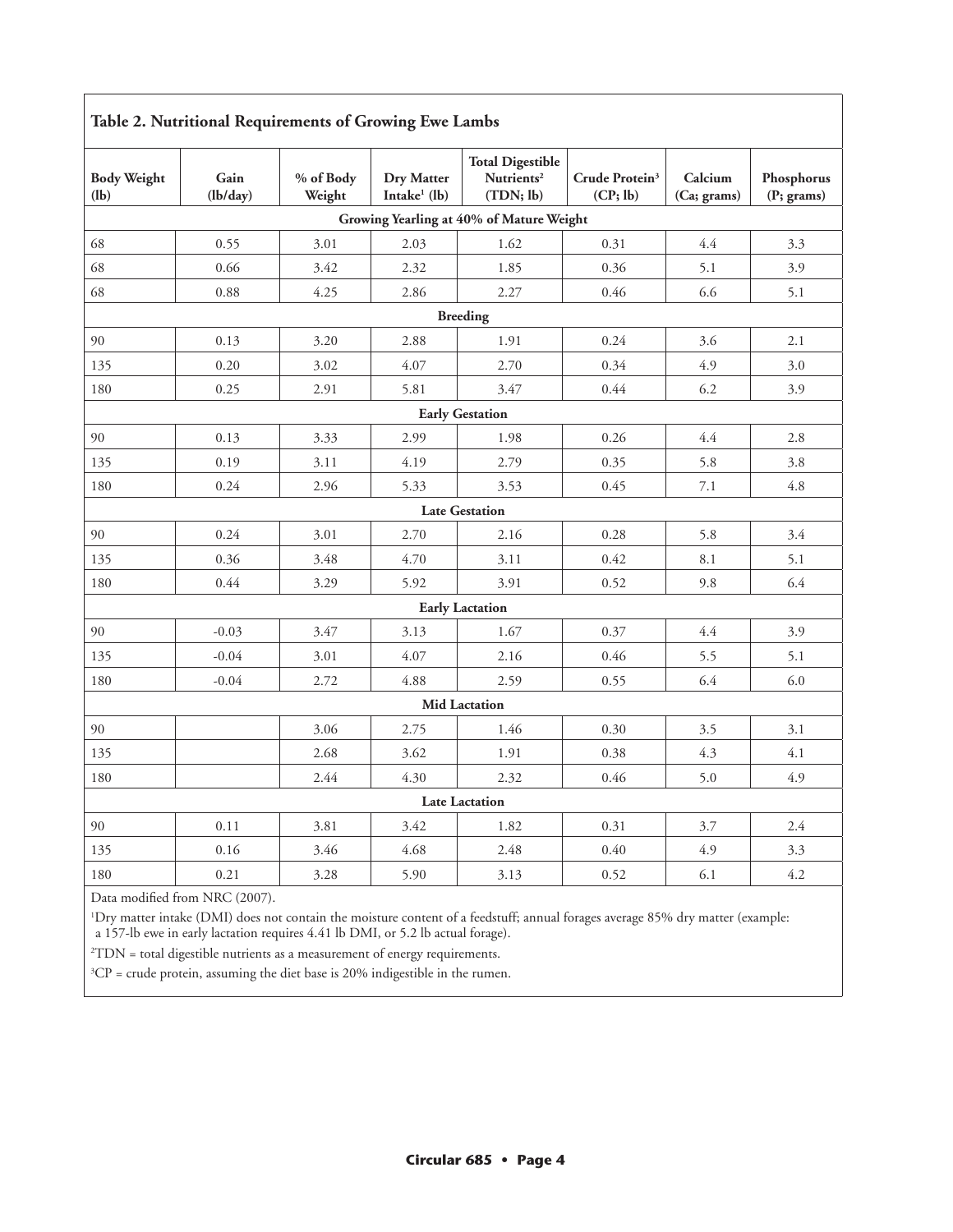• The length of the flushing period can vary, but it probably should begin 21 days before the breeding season and continue through one estrous cycle (17 days) into the breeding season if possible.

# **Gestation** *(140–150 days)*

Gestation is broken up into two phases: early and late. It is important to note that the nutritional requirements change throughout gestation. Therefore, feeding management may be fine-tuned to reduce costs and prevent ewes from becoming too fat or too thin.

# **Early (0–50 days)**

- A ewe's nutritional requirements are only slightly higher than they are for maintenance.
- The goal should be to maintain good body condition in order to sustain the pregnancy. Significant weight loss at this time could result in early embryonic loss.

# **Late (105 days–lambing)**

- Fetal growth is the greatest during the last 50 or 60 days of gestation.
- The nutritional status of the ewe should increase by approximately 20%.
- It is critical not to increase feeding overnight, but rather slowly over time before ewes reach this stage of pregnancy.
- If feed and body weight are not managed correctly at this stage, ewes can experience metabolic disorders shortly before or right after lambing.

# **Lactation** *(60–90 days)*

As with gestation, lactation can be broken into stages: early, mid, and late. This can also help in management strategies for nutrition, weaning, and time of breeding. If the ewe's requirements are not adequately met for lactation, she will rapidly decline in her daily production. Once ewes experience a decline in milk production, due to interruptions in nutrition or water or reduced demand from the lamb, they will not regain their previous production level.

# **Early**

The ewe's nutritional requirements continue to climb during early lactation. This period is generally considered to be the first 14 to 21 days after lambing. Additional protein and energy are required in order to maintain reasonable milk production.



*Figure* **2. Example of a creep feeder.**

# **Mid**

The ewe peaks in her lactation cycle approximately 21 days after lambing. She requires both the greatest levels of energy and digestible protein during this time. Milk production gradually declines after this time as the lambs start to use more forage in their diet. Mid lactation is generally considered to be from 21 to 60 days after lambing.

# **Late**

Late lactation is considered to be from day 60 to day 90 of lactation. By day 60, milk production is so low that it is no real benefit to the lamb(s) as a source of nutrition. Therefore, most production systems will wean their lambs at 60 days of age. If ewes are asked to milk too long, it could impede their ability to gain weight or to rebreed.

# **NUTRITION OF THE LAMB**

As with all growing animals, young lambs require a more nutrient-dense diet to properly meet their growth requirements (Table 2). Lamb nutrition management can start before they are weaned. It is common in many sheep operations to creep feed lambs while they are still on the ewe. Creep feeding provides additional supplementation that the ewe cannot provide. There are many kinds of creep feeders available on the market to choose from (Figure 2).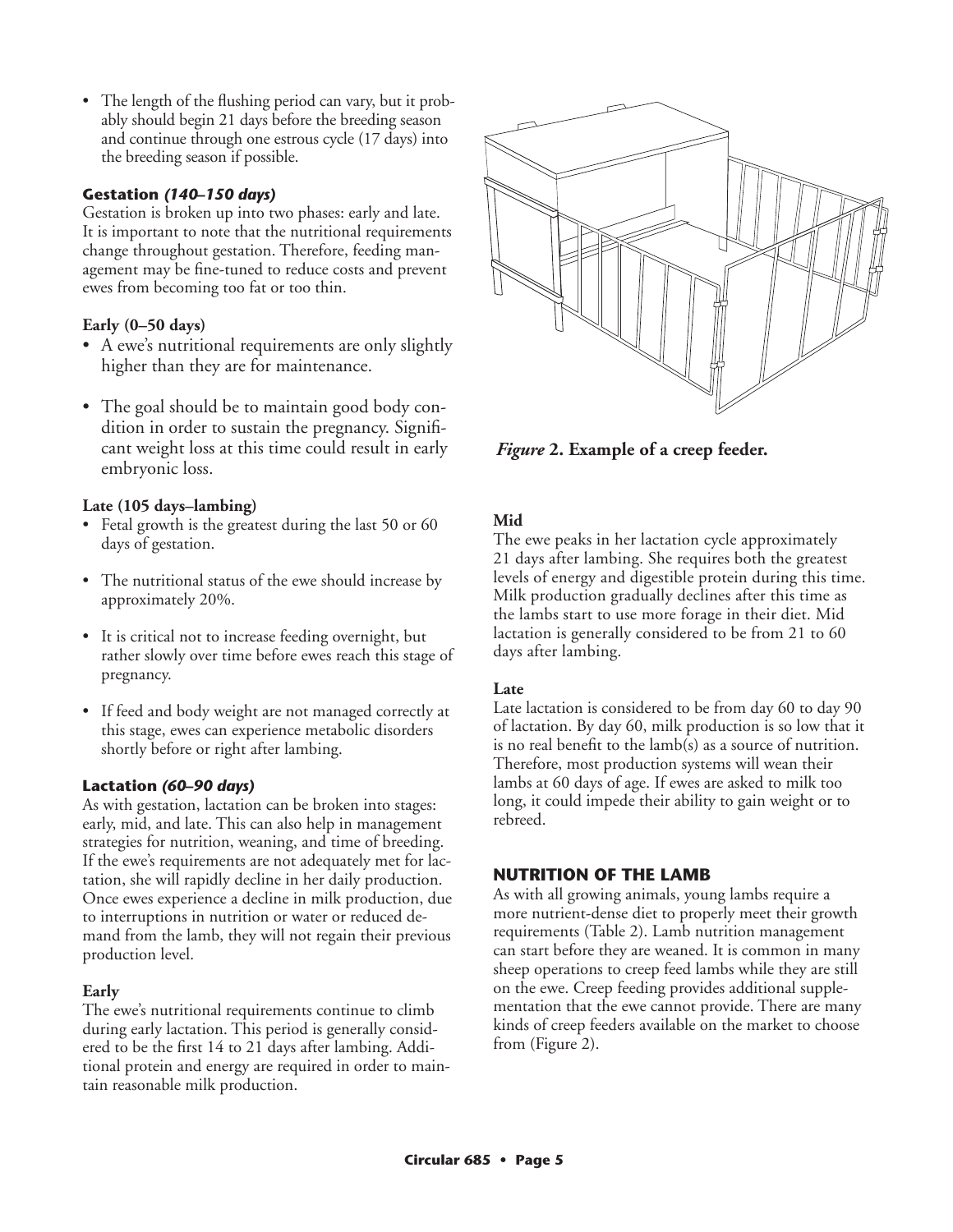| Table 3. Nutritional Requirements of Rams                     |                  |                     |                                      |                                                                |                                  |                        |                          |
|---------------------------------------------------------------|------------------|---------------------|--------------------------------------|----------------------------------------------------------------|----------------------------------|------------------------|--------------------------|
| <b>Body Weight</b><br>(l <b>b</b> )                           | Gain<br>(lb/day) | % of Body<br>Weight | <b>Dry Matter</b><br>Intake $1$ (lb) | <b>Total Digestible</b><br>Nutrients <sup>2</sup><br>(TDN; lb) | Crude<br>Protein $3$<br>(CP; lb) | Calcium<br>(Ca; grams) | Phosphorus<br>(P; grams) |
| Growing Ram at 40% of Mature Weight                           |                  |                     |                                      |                                                                |                                  |                        |                          |
| 112                                                           | 0.55             | 3.20                | 3.60                                 | 2.39                                                           | 0.36                             | 4.7                    | 3.9                      |
| $112*$                                                        | 0.66             | 3.72                | 4.19                                 | 3.13                                                           | 0.47                             | 6.5                    | 5.5                      |
| $112*$                                                        | 1.10             | 4.25                | 4.77                                 | 3.80                                                           | 0.56                             | 8.0                    | 6.8                      |
| Maintenance                                                   |                  |                     |                                      |                                                                |                                  |                        |                          |
| 225                                                           |                  | 1.77                | 3.98                                 | 2.11                                                           | 0.28                             | 3.3                    | 3.1                      |
| 281                                                           |                  | 1.67                | 4.70                                 | 2.50                                                           | 0.33                             | 3.8                    | 3.7                      |
| 337                                                           |                  | 1.60                | 5.40                                 | 2.86                                                           | 0.37                             | 4.3                    | 4.3                      |
| Pre-Breeding                                                  |                  |                     |                                      |                                                                |                                  |                        |                          |
| 225                                                           | 0.10             | 1.95                | 4.39                                 | 2.32                                                           | 0.33                             | 3.6                    | 3.4                      |
| 281                                                           | 0.12             | 1.84                | 5.18                                 | 2.75                                                           | 0.39                             | 4.2                    | 4.1                      |
| 337                                                           | 0.14             | 1.76                | 5.94                                 | 3.15                                                           | 0.45                             | 4.7                    | 4.7                      |
| *Supplementation will be required to obtain production goals. |                  |                     |                                      |                                                                |                                  |                        |                          |

Data modified from NRC (2007).

1 Dry matter intake (DMI) does not contain the moisture content of a feedstuff; annual forages average 85% dry matter (example: a 157-lb ewe in early lactation requires 4.41 lb DMI, or 5.2 lb actual forage).

2 TDN = total digestible nutrients as a measurement of energy requirements.

 ${}^{3}CP$  = crude protein, assuming the diet base is 20% indigestible in the rumen.

Nutrition should be a priority with young growing ewe lambs. Separate management of these young animals may be necessary to optimize growth, genetic potential, and profitability. Additional supplementation is generally needed because native forages often fall short of meeting growth requirements.

# **NUTRITION OF THE RAM**

Nutrition of the ram should also be considered. A producer's goal should be to increase a ram's body condition prior to the breeding season since they tend to lose significant weight during the breeding season. If rams are over-conditioned, however, it may impact their libido and stamina for adequate breeding rates. Table 3 gives examples of a ram's nutritional requirements at various weights and stages of production.

# **ASSESSING NUTRITIONAL STATUS**

The body condition scoring system is an excellent tool for monitoring nutritional status of a flock. The amount of fat cover can be associated with body energy reserves. This is important because there is a direct correlation between body condition and ovulation rate and number of lambs born (Ducker and Boyd, 1977).

For sheep, the scoring system has a range of one to five, with one being extremely thin and five being extremely fat. Extremes in condition—excessively fat and excessively thin—can result in lower conception rates and higher embryonic mortality.

Due to wool cover, physical palpation is the best practice to score a ewe's body condition. The goal is to feel the level of fat cover over the vertebrae, ribs, and loin (vertebrae between the last rib and hip bone). Figure 3 shows how to palpate this area and describes the body condition scores.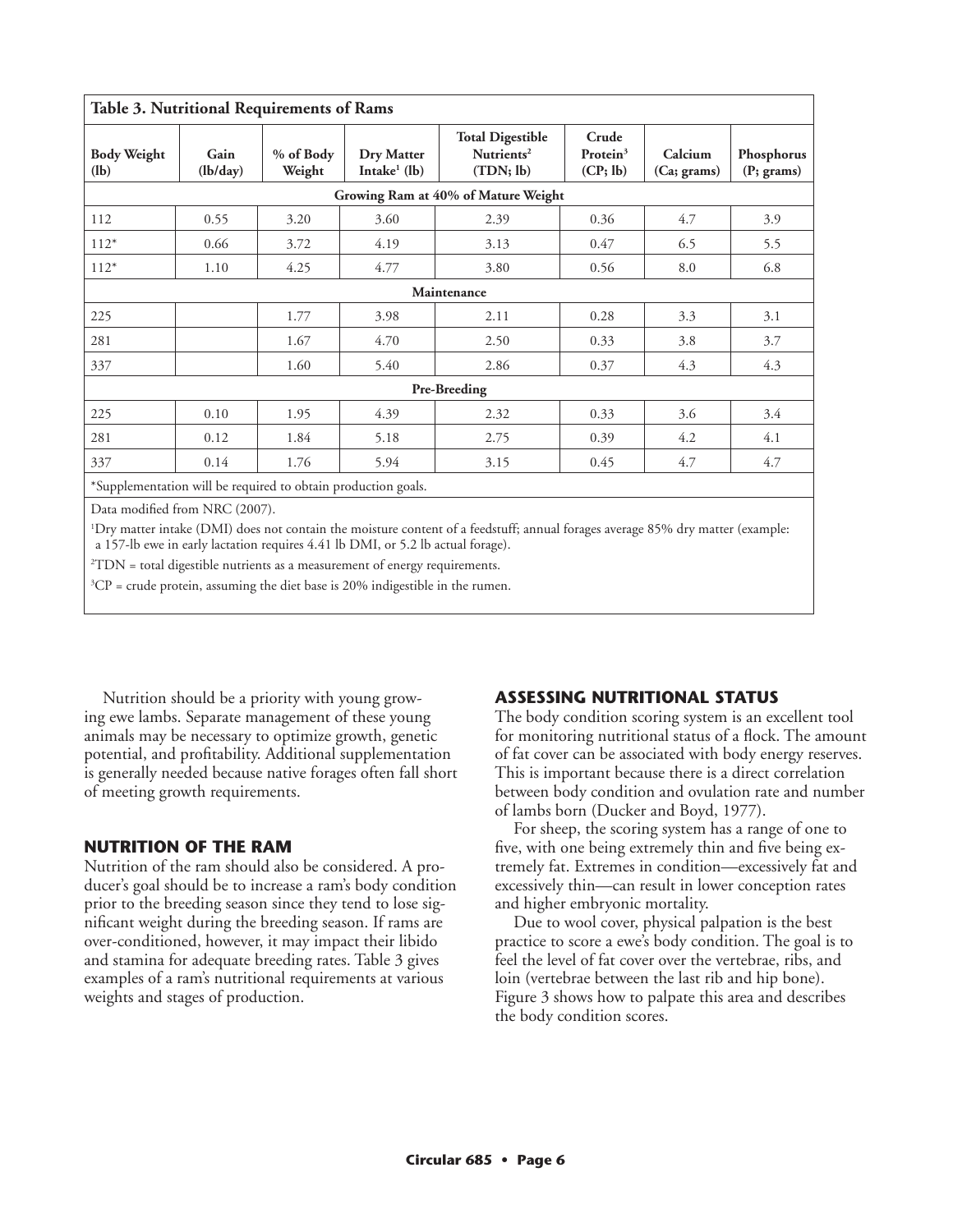| <b>Backbone</b><br>The bones form a sharp, narrow<br>ridge. Each vertebra can be easily<br>felt as a bone under the skin. There<br>is only a very small eye muscle.<br>The sheep is quite thin (virtually<br>unsalable).                                  | <b>Short Ribs</b><br>The ends of the short ribs are very<br>obvious. It is easy to feel the squar-<br>ish shape of the ends. Using fingers<br>spread about 1/2 in. apart, it feels<br>like the fingernail under the skin<br>with practically no covering.                         |
|-----------------------------------------------------------------------------------------------------------------------------------------------------------------------------------------------------------------------------------------------------------|-----------------------------------------------------------------------------------------------------------------------------------------------------------------------------------------------------------------------------------------------------------------------------------|
| <b>Backbone</b><br>The bones form a narrow ridge,<br>but the points are rounded with<br>muscle. It is easy to press between<br>each bone. There is a reasonable eye<br>muscle. Store condition; ideal for<br>wethers and lean meat.                       | <b>Short Ribs</b><br>The ends of the short ribs are<br>rounded, but it is easy to press be-<br>tween them. Using fingers spread<br>1/4 in. apart, the ends feel rounded<br>like finger ends. They are covered<br>with flesh, but it is easy to press un-<br>der and between them. |
| <b>Backbone</b><br>The vertebrae are only slightly<br>elevated above a full eye muscle. It is<br>possible to feel each rounded bone,<br>but not to press between them.<br>(Forward store condition ideal<br>for most lamb markets now. No<br>excess fat.) | <b>Short Ribs</b><br>The ends of short ribs are well<br>rounded and filled in with muscle.<br>Using four fingers pressed tightly<br>together, it is possible to feel the<br>rounded ends, but not between<br>them. They are well covered and<br>filled in with muscle.            |
| <b>Backbone</b><br>It is possible to feel most vertebrae<br>with pressure. The back bone is a<br>smooth, slightly raised ridge above<br>full eye muscles, and the skin floats<br>over it.                                                                 | <b>Short Ribs</b><br>It is only possible to feel or sense<br>one or two short ribs and only pos-<br>sible to press under them with dif-<br>ficulty. It feels like the side of the<br>palm, where maybe one end can<br>just be sensed.                                             |
| <b>Backbone</b><br>The spine may only be felt (if at all)<br>by pressing down firmly between the<br>fat-covered eye muscles. A bustle of<br>fat may appear over the tail (waste-<br>ful and uneconomic).                                                  | <b>Short Ribs</b><br>It is virtually impossible to feel<br>under the ends since the triangle<br>formed by the long ribs and hip<br>bone is filled with meat and fat.<br>The short rib ends cannot be felt.                                                                        |

*Figure* **3. Body condition score assessment (source: Lifetimewool, 2011).**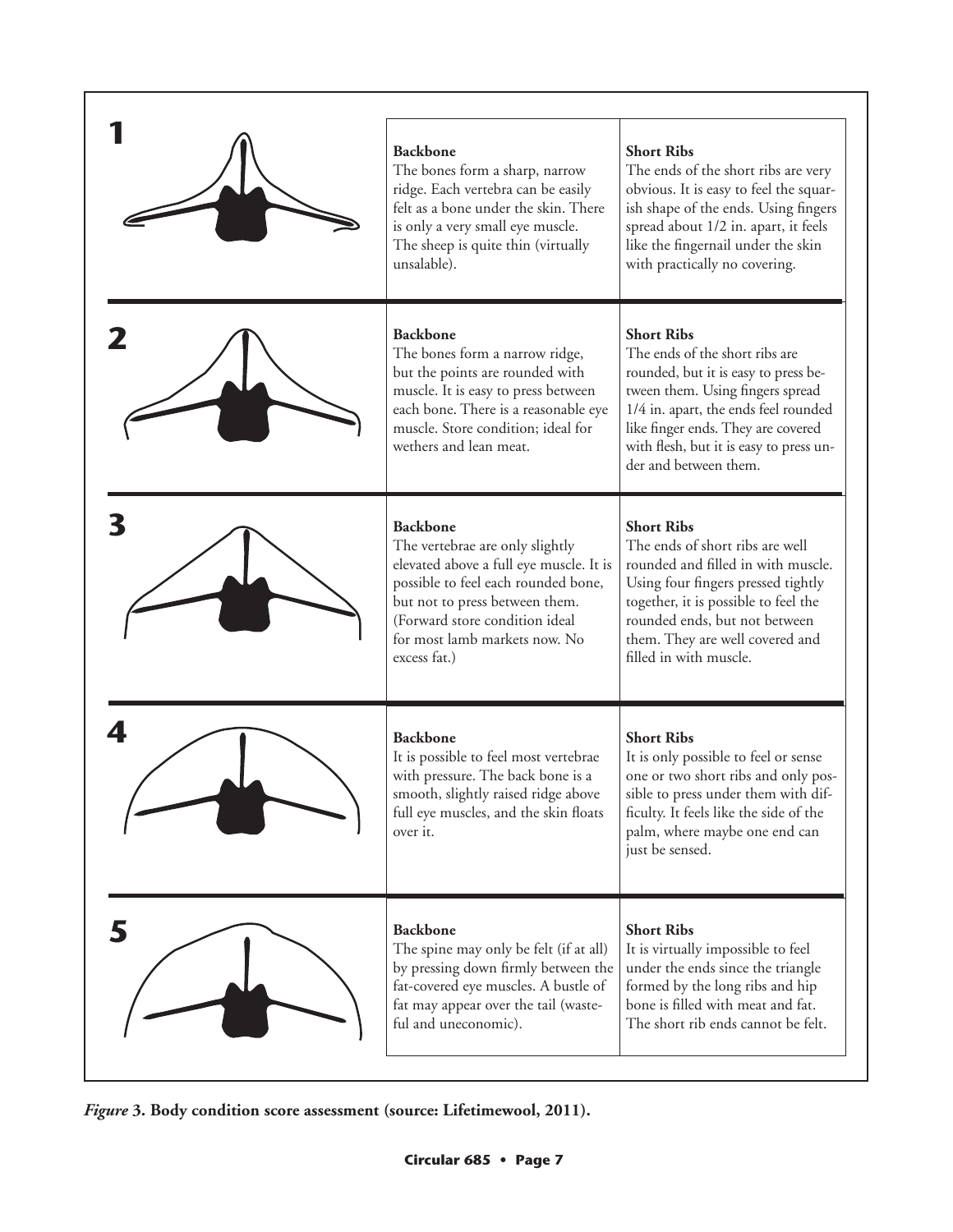It is best to assess body condition twice a year: at breeding and again at weaning. However, if once a year is the most practical, recording body condition at weaning will tell you how much condition needs to be gained before the next breeding season.

# **FACTORS AFFECTING NUTRITIONAL STATUS**

#### **Water**

Though there is no specific requirement for water, it is fundamental for life, health, and production. Stage of production (growing, lactating, dry, etc.), air temperature, and water quality all affect water intake. It is imperative that fresh, clean, reliable water sources are made available at all times. Drought and also excessive moisture can greatly impact water quality. It is therefore important to monitor water quality through regular testing.

# **Age**

Yearling energy and protein requirements are on average 15% higher than for adult sheep due to yearlings' growth. These requirements generally cannot be met by forage alone.

Older ewes may need additional nutrition since their ability to digest and absorb nutrients decreases with age.

#### **Exercise**

Grazing sheep will use more energy than sheep in confinement. Though specific requirements are not fully understood, the additional energy needed for movement should be considered. Pasture size, topography, and distance between water sources are all contributing factors to nutritional needs.

# **Climate**

The more extreme the weather, the more nutrition the animal will require for maintenance. Using wind breaks and providing dry ground helps minimize reduced performance due to weather.

The length and density of the fleece also affects energy requirements. Wool plays an important role in protecting sheep from both heat and cold; the insulating properties of wool help to cool the sheep in the heat of summer and keep body temperatures warmer in winter. Without wool, a sheep's energy requirements would be higher. Finer wool breeds, for example, tend to be more adaptable to hotter, dryer climates.

#### **Impact of twins and multiples on lactation and body condition of the ewe**

It can be difficult for a ewe raising more than one lamb to maintain her body condition. If forage is not abundant,

additional supplementation may be warranted to prevent ewes from getting too thin. Creep feeding lambs is also recommended to reduce the demand on ewes.

#### **Body condition**

In most sheep production situations, ewes naturally go through body condition changes due to increased or decreased nutrient demand. It is typically most economical to increase body condition after weaning and before the next breeding season.

It takes more feed to maintain a fat sheep at a constant weight than a properly conditioned sheep. Keeping the sheep excessively fat is not only expensive because of feed costs but also detrimental to the ewe's reproductive capabilities and overall production efficiency.

A ewe can lose up to 6% of her body weight during lactation. She will then likely recover this weight loss during the dry period.

Weight gain during gestation should consist primarily of fetal growth. If ewes become over-conditioned during this time, it may become problematic, causing increased dystocia (difficult lambing) and metabolic problems.

### **NUTRITION-RELATED DISEASES AND PROBLEMS**

Sheep are prone to several nutrition-related diseases. With proper management, however, most of these diseases can be avoided.

#### **Ketosis (pregnancy toxemia)**

Ketosis is most common in ewes carrying twins. The ewe cannot physically eat enough to meet the nutritional demands of the growing fetuses in the last trimester of gestation. As a result, the ewe will start to utilize her fat stores as a source of energy. Symptoms typically are not obvious until birth, or shortly before. She will go off feed, which accelerates the condition. The ewe will not have the physical energy to stand. Her breath will also have the smell of acetone. Treatment requires an infusion (preferably via IV, or orally) of glucose. A 4- to 6-oz dose of propylene glycol can then be administered orally 2 to 3 times per day until she recovers. If she goes down before birth, it is recommended to induce labor with dexamethasone (5 mL subcutaneously) provided she is only within days of lambing. Ketosis can be prevented by maintaining moderate body condition throughout gestation. Excessively fat and excessively thin ewes are more prone to ketosis.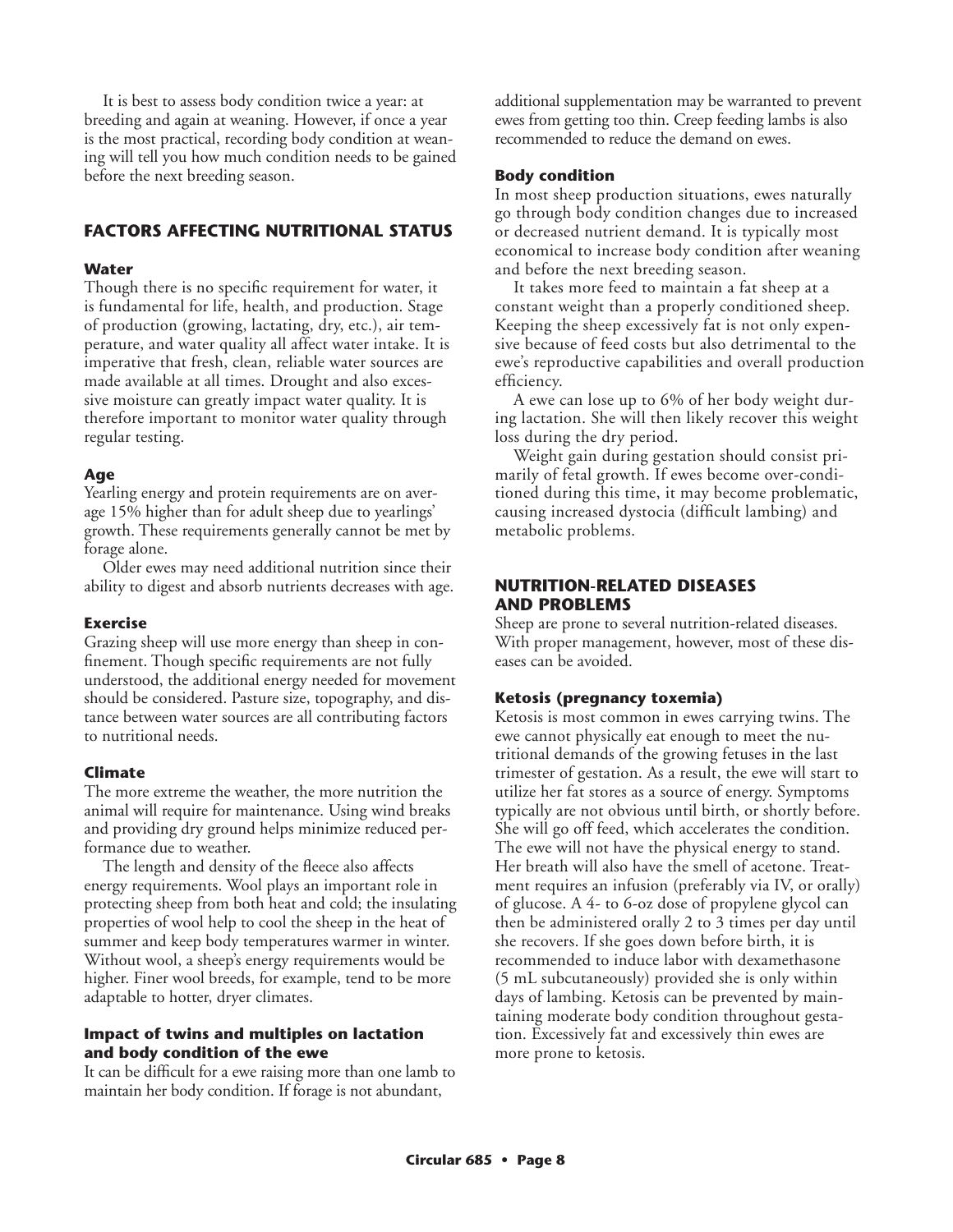| Table 4. Scenario: Ewe Lamb Weighing 90 lb on Fall Forage, Moderate Gains Desired |                                   |                     |                           |                                                |                              |                           |                                      |
|-----------------------------------------------------------------------------------|-----------------------------------|---------------------|---------------------------|------------------------------------------------|------------------------------|---------------------------|--------------------------------------|
|                                                                                   | Daily Requirements (from Table 2) |                     |                           |                                                |                              |                           |                                      |
| <b>Body</b><br>Weight (lb)                                                        | Gain<br>(lb/day)                  | % of Body<br>Weight | Dry Matter<br>Intake (lb) | <b>Total Digestible</b><br>Nutrients (TDN; lb) | Crude<br>Protein<br>(CP; lb) | Calcium<br>(Ca)<br>grams) | Phosphorus<br>$(P; \, \text{grams})$ |
| Breeding in the Early Fall                                                        |                                   |                     |                           |                                                |                              |                           |                                      |
| 90                                                                                | 0.13                              | 3.20%               | 2.88                      | 1.91                                           | 0.24                         | 3.6                       | 2.1                                  |
|                                                                                   |                                   |                     |                           | TDN $\%^*$                                     | $CP\%$                       | $Ca\%$                    | $P\%$                                |
|                                                                                   |                                   |                     |                           | 66%                                            | 8.3%                         | 0.27%                     | 0.16%                                |
| *% represents portion needed in the total diet to meet desired gains.             |                                   |                     |                           |                                                |                              |                           |                                      |

# **Milk fever (hypocalcemia or low blood calcium)**

As with ketosis, milk fever is more common in ewes carrying twins or multiples. Blood calcium levels drop below normal levels due to the increased demand of the growing fetuses and milk production just before lambing. Symptoms are very similar to ketosis as well. The ewe becomes depressed, but may also show signs of sickness, such as a runny nose. Hypocalcemia can be lethal if not treated when the onset of symptoms arises. An intravenous infusion of calcium gluconate will result in a fairly rapid recovery. This may also treat a ketotic condition if it is also present. A properly balanced mineral program can help prevent milk fever prior to lambing; however, additional dietary calcium is recommended after lambing. Forages such as alfalfa or clover can easily meet the increased requirement.

#### **Enterotoxemia (overeaters disease)**

Toxins produced by bacteria in the hind gut are the primary cause of this disease. Too much high-starch feeds such as corn can also contribute to the disease. Enterotoxemia develops very rapidly and often causes death before antibiotic treatment can be administered. With proper annual vaccination with a *Clostridium perfringens* Types C and D vaccine, the disease is very manageable. Most 7- and 8-way Clostridial vaccines contain protection against enterotoxemia.

# **Copper toxicity**

Sheep can accumulate copper in the liver much more efficiently than other animals, and some breeds of sheep (British breeds for example) are even more efficient at accumulating copper in the liver than others. As a result, sheep are vulnerable to copper toxicity. Dietary copper levels over 5 ppm can result in toxicosis. Most cattle and horse feeds exceed these levels. Unless feeding equipment is cleaned between uses, simply mixing sheep feed in the same equipment as a ration for another species (cattle for example) can result in toxic levels of copper for sheep. Always verify with

your feed supplier that the rations have appropriate levels of copper for sheep.

#### **Polio (sulfur toxicity) from water source and feed**

Dietary sulfur levels exceeding 0.3% of the diet can result in polio. Symptoms include incoordination, head pressing, and death. Excess sulfur can come from either water or feed sources naturally high in sulfur.

#### **Urinary calculi (water belly) from feed sources high in silica (i.e., wheat and wheat byproducts), a calcium:phosphorus imbalance, and dehydration**

Occurs in rams and wethers and presents itself as edema fluid buildup behind the sheath, caused by a blockage due to phosphate salt accumulation in the urinary tract. The condition is more common in wethers or rams on a highgrain, low-forage ration.

# **Nutritional muscular dystrophy (white muscle disease) mostly for grazing ewes**

White muscle disease is caused by a deficiency in selenium. It is important to always have a sheep mineral available free choice to prevent selenium deficiency.

# **Supplementation strategies when forage is not enough**

The nutritional quality of forages changes throughout the course of a year, and forage alone will not meet the nutritional requirements of sheep at certain stages of production. The questions are what to feed, when to feed it, and how much to feed. Nutritional requirement tables generally refer to pounds of intake of a nutrient needed to meet requirements. When reading a forage analysis or feed tag, however, the nutritional information is a percentage. Table 4 is an example of how to quickly determine supplementation needs of an animal.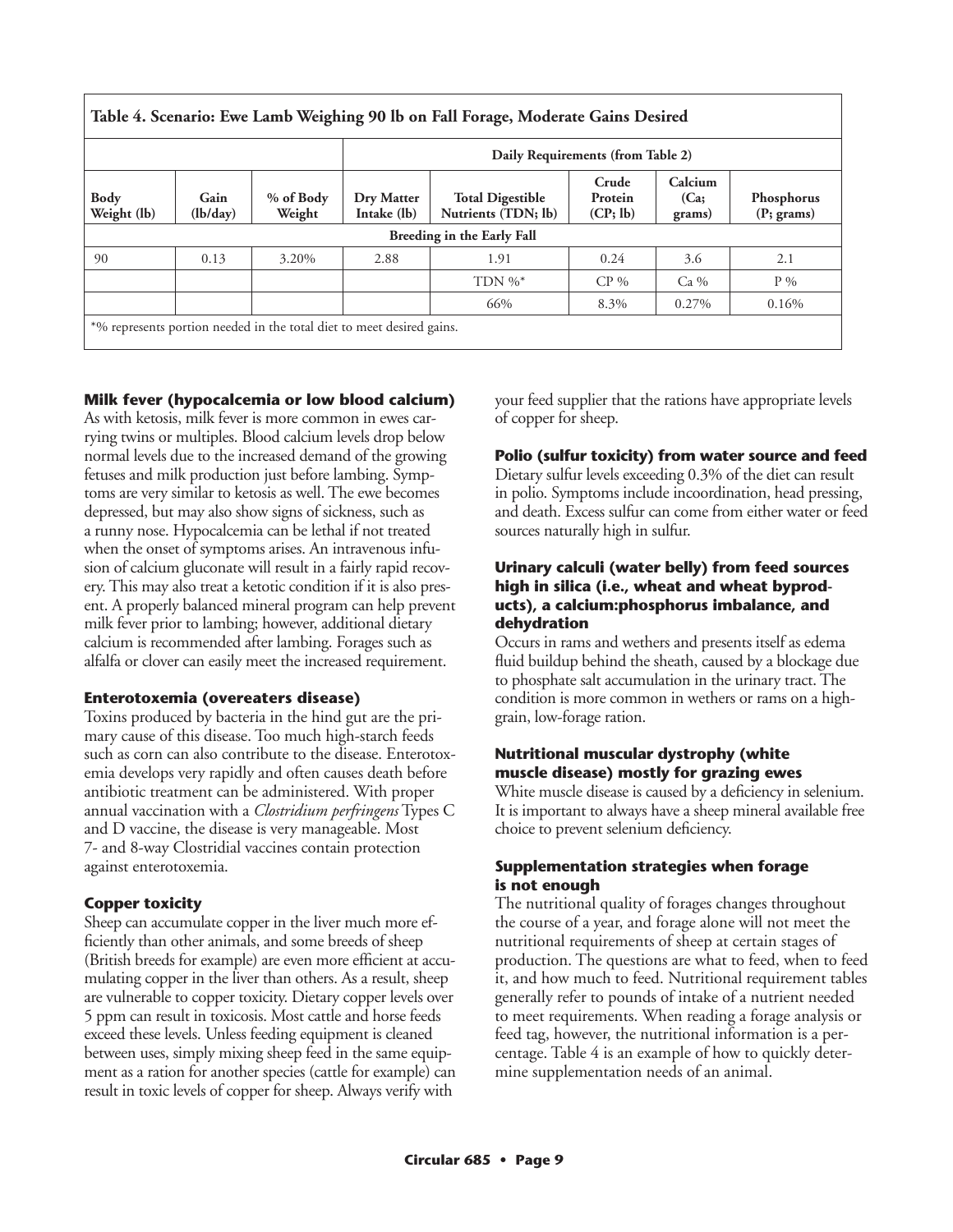| to Ewe Lamb Requirements                                   |        |                                     |  |  |  |  |
|------------------------------------------------------------|--------|-------------------------------------|--|--|--|--|
|                                                            | Forage | <b>Yearling Ewe</b><br>Requirements |  |  |  |  |
| <b>Total Digestible Nutrients</b><br>$(TDN)$ %             | 45     | 66                                  |  |  |  |  |
| Crude Protein (CP) %<br>8.3                                |        |                                     |  |  |  |  |
| TDN and CP were converted from lb requirement to dietary % |        |                                     |  |  |  |  |

**Table 5. Nutritional Content of Forage Compared** 

to demonstrate the concentration differences between what the forage supplies and what the animal needs.

The ewe lamb's total intake is not known, and therefore the concentration (%) of nutrients in the forage is used to estimate any deficiencies that may exists (Table 5).

#### **How to make up the difference**

Determine how much nutrition the ewe lamb is getting from the forage:

Assumed dry matter intake = 2.88 lb

Total energy intake (TDN) =  $2.88 \times 0.45$  (% from forage) = 1.3 lb

Determine the potential nutrient deficiency:

Ewe lamb requirement (from Table 2) − nutrient provided by forage

1.91 lb of TDN − 1.3 lb from forage

Deficiency = 0.61 lb TDN

Find/use a feedstuff that will help make up the deficiency. Corn can be an efficient and cheap way to meet the need for additional energy. If using straight corn, however, limit it to less than 1% of the animal's body weight because it can impact forage digestion.

Deficiency / nutrient content of supplement 0.61 lb / 0.90 (% TDN of corn) = 0.67 lb of corn

Corn is also slightly higher (%10) in protein than fall forage, so it can also help meet those deficiencies as well. Once the breeding season is over, however, it is recommended that you provide a protein supplement instead of straight corn since protein becomes very limited in the forage over the winter months.

From a practicality standpoint, feeding 0.75 lb per day of corn to ewe lambs approximately 30 days prior to breeding should result in increased body condition and ovulation rates. Feed the corn gradually. Offer 0.25 lb for a couple of days, then 0.5 lb, and finally 0.75 lb. This allows the rumen to adjust and prevents bloat or digestive upset.

# **SUMMARY**

Grazing sheep have a few more challenges than captive flocks as it relates to nutrition because the nutritional requirements of the ewe change throughout the course of the year. At times, the ewe's requirements are not met by what the forage is providing, and supplementation may therefore be needed. Understanding what those requirements are and how to make up the deficiencies can result in optimal health and performance of the flock. Monitoring body condition will help ensure proper nutrition is being provided.

# **REFERENCES**

- Ducker, M.J., and J.S. Boyd. 1977. The effect of body size and body condition on the ovulation rate of ewes. *Animal Science*, 24, 377–385.
- Lifetimewool. 2011. Condition scoring of sheep [Online]. Retrieved August 12, 2016, from http://www. lifetimewool.com.au/conditionscore.aspx
- Mathis, C.P., and T. Ross. 2005. Sheep production and management [Circular 604]. Las Cruces: New Mexico State University Cooperative Extension Service.
- National Research Council (NRC). 2007. *Nutrient requirements of small ruminants: Sheep, goats, cervids, and New World camelids.* Washington, D.C.: The National Academies Press.



*Marcy Ward is the Extension Livestock Specialist at NMSU. She received her B.S. and M.S. in animal science from Colorado State University and NMSU, respectively, and her Ph.D. in ruminant nutrition from North Dakota State University. She was most recently the Beef Program Director at Colby Community College in Colby, KS.*